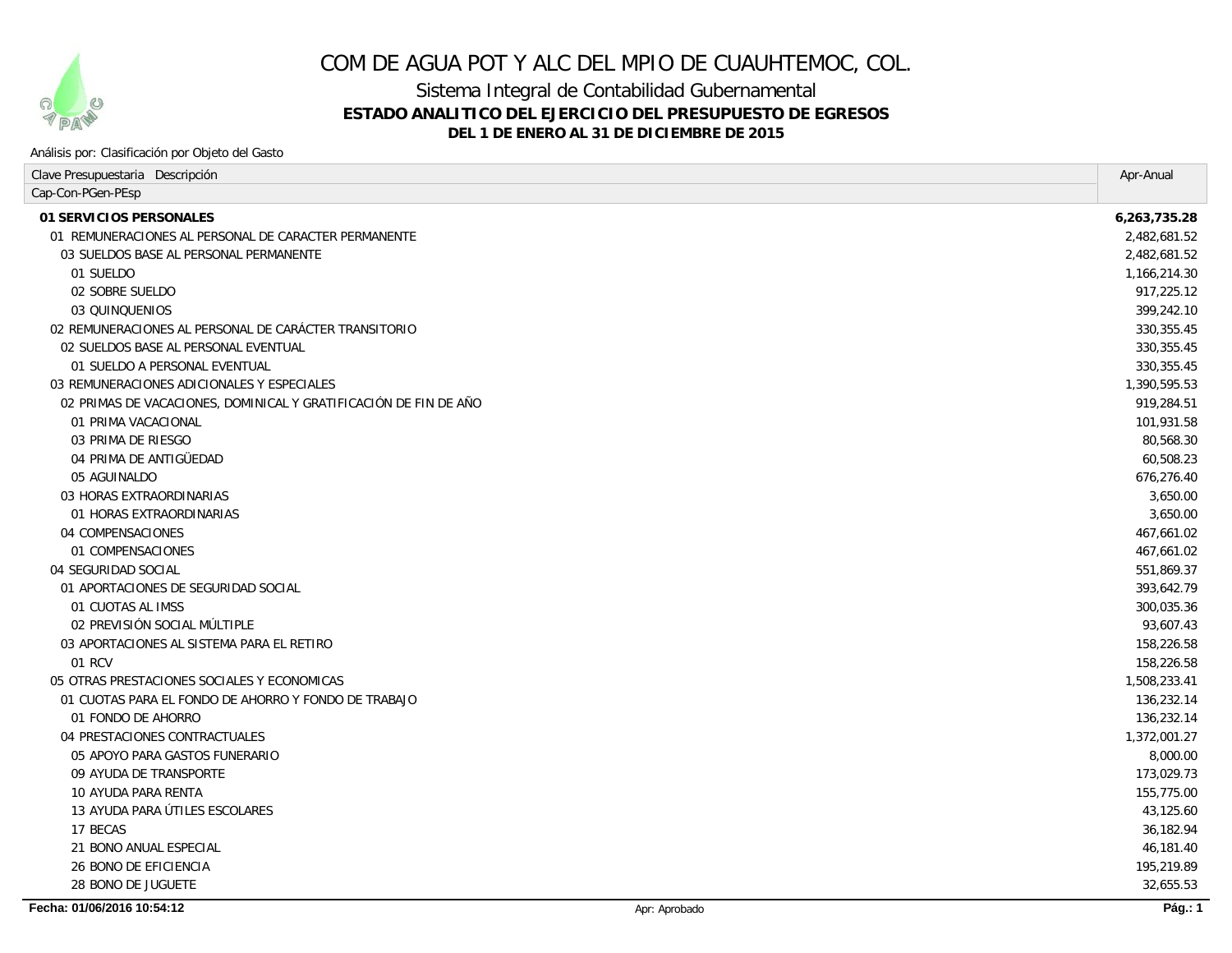

# COM DE AGUA POT Y ALC DEL MPIO DE CUAUHTEMOC, COL.

Sistema Integral de Contabilidad Gubernamental

## **ESTADO ANALITICO DEL EJERCICIO DEL PRESUPUESTO DE EGRESOS**

**DEL 1 DE ENERO AL 31 DE DICIEMBRE DE 2015**

#### Análisis por: Clasificación por Objeto del Gasto

| Clave Presupuestaria Descripción                                                          | Apr-Anual       |
|-------------------------------------------------------------------------------------------|-----------------|
| Cap-Con-PGen-PEsp                                                                         |                 |
| 29 BONO DE LA SECRETARIA                                                                  | 977.18          |
| <i>31 BONO DEL BURÓCRATA</i>                                                              | 136.065.07      |
| 32 BONO DIA DE LA MADRE                                                                   | 7,821.31        |
| 35 BONO DIA DEL PADRE                                                                     | 27.979.91       |
| <b>44 BONO SINDICAL</b>                                                                   | 55,050.47       |
| 46 CANASTA BÁSICA                                                                         | 321,240.00      |
| 48 DIA 31                                                                                 | 52,643.15       |
| 51 FONDO DE VIVIENDA                                                                      | 58,348.49       |
| 57 SEGURO DE VIDA                                                                         | 21,705.60       |
| 02 MATERIALES Y SUMINISTROS                                                               | 463,608.53      |
| 01 MATERIALES DE ADMINISTRACION, EMISION DE DOCUMENTOS Y ARTICULOS OFICIALES              | 15,213.84       |
| 01 MATERIALES, ÚTILES Y EQUIPOS MENORES DE OFICINA                                        | 11,863.84       |
| 01 MATERIAL Y ÚTILES DE OFICINA                                                           | 11,863.84       |
| 05 MATERIAL IMPRESO E INFORMACIÓN DIGITAL                                                 | 2,150.00        |
| 01 MATERIAL IMPRESO.                                                                      | 2,150.00        |
| 06 MATERIAL DE LIMPIEZA                                                                   | 1,200.00        |
| 01 MATERIAL PARA ASEO, LIMPIEZA E HIGIENE                                                 | 1,200.00        |
| 02 ALIMENTOS Y UTENSILIOS                                                                 | 1,000.00        |
| 01 PRODUCTOS ALIMENTICIOS PARA PERSONAS                                                   | 1,000.00        |
| 03 AGUA EN BOTELLA Y GARRAFÓN                                                             | <i>1,000.00</i> |
| 03 MATERIAS PRIMAS Y MATERIALES DE PRODUCCION Y COMERCIALIZACION                          | 24,663.11       |
| 05 PRODUCTOS QUÍMICOS, FARMACÉUTICOS Y DE LABORATORIO ADQUIRIDOS COMO MATERIA PRIMA       | 24,663.11       |
| 01 PRODUCTOS QUÍMICOS, FARMACÉUTICOS Y DE LABORATORIO UTILIZADOS EN PROCESOS PRODUCTIVOS. | 24,663.11       |
| 04 MATERIALES Y ARTICULOS DE CONSTRUCCION Y DE REPARACION                                 | 130,166.42      |
| 09 OTROS MATERIALES Y ARTÍCULOS DE CONSTRUCCIÓN Y REPARACIÓN                              | 130,166.42      |
| 01 OTROS MATERIALES Y ARTÍCULOS DE CONSTRUCCIÓN Y REPARACIÓN                              | 130, 166.42     |
| 06 COMBUSTIBLES, LUBRICANTES Y ADITIVOS                                                   | 225,653.23      |
| 01 COMBUSTIBLES, LUBRICANTES Y ADITIVOS                                                   | 225,653.23      |
| 01 GASOLINA                                                                               | 217,922.01      |
| 04 ACEITES Y GRASAS                                                                       | 7,731.22        |
| 07 VESTUARIO, BLANCOS, PRENDAS DE PROTECCION Y ARTICULOS DEPORTIVOS                       | 40,278.89       |
| 01 VESTUARIO Y UNIFORMES                                                                  | 34,980.63       |
| 01 UNIFORMES                                                                              | 34,980.63       |
| 02 PRENDAS DE SEGURIDAD Y PROTECCIÓN PERSONAL                                             | 5,298.26        |
| 01 ROPA Y EQUIPO DE SEGURIDAD                                                             | 5,298.26        |
| 09 HERRAMIENTAS, REFACCIONES Y ACCESORIOS MENORES                                         | 26,633.04       |
| 01 HERRAMIENTAS MENORES                                                                   | 25,462.51       |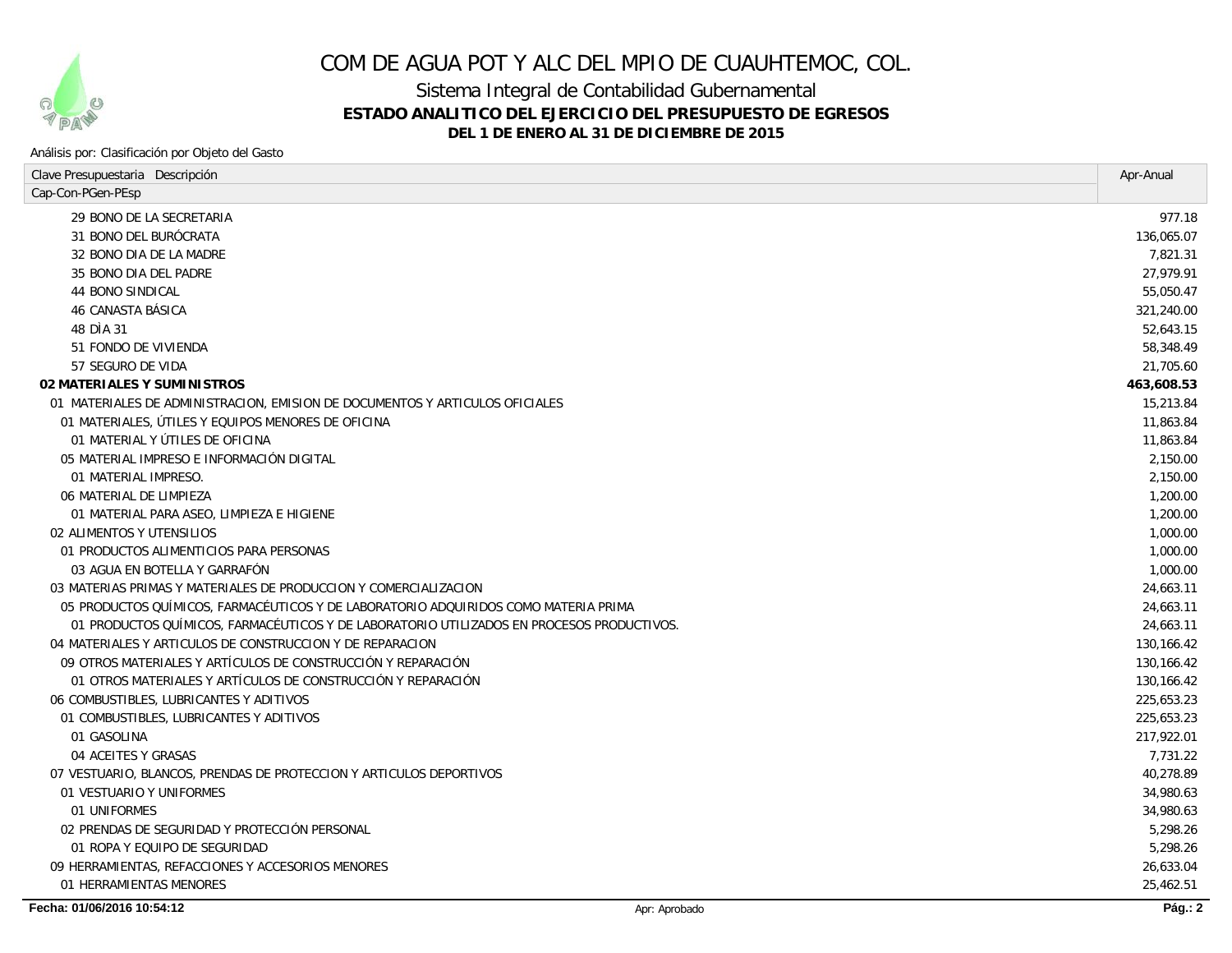

# COM DE AGUA POT Y ALC DEL MPIO DE CUAUHTEMOC, COL.

Sistema Integral de Contabilidad Gubernamental

## **ESTADO ANALITICO DEL EJERCICIO DEL PRESUPUESTO DE EGRESOS**

### **DEL 1 DE ENERO AL 31 DE DICIEMBRE DE 2015**

#### Análisis por: Clasificación por Objeto del Gasto

| Clave Presupuestaria Descripción                                                                 |               | Apr-Anual    |
|--------------------------------------------------------------------------------------------------|---------------|--------------|
| Cap-Con-PGen-PEsp                                                                                |               |              |
| 01 HERRAMIENTAS DE CARPINTERIA, SILVICULTURA, HORTICULTURA, GANADERÍA Y AGRICULTURA              |               | 25,462.51    |
| 04 REFACCIONES Y ACCESORIOS MENORES DE EQUIPO DE CÓMPUTO Y TECNOLOGÍAS DE LA INFORMACIÓN         |               | 1.170.53     |
| 01 REFACCIONES Y ACCESORIOS MENORES PARA EQUIPOS DE COMPUTO                                      |               | 1.170.53     |
| 03 SERVICIOS GENERALES                                                                           |               | 1,993,923.08 |
| 01 SERVICIOS BÁSICOS                                                                             |               | 1,488,829.13 |
| 01 ENERGÍA ELÉCTRICA                                                                             |               | 1,459,015.76 |
| 01 ENERGIA ELÉCTRICA DE OFICINAS ADMINISTRATIVAS                                                 |               | 1,459,015.76 |
| 04 TELEFONÍA TRADICIONAL                                                                         |               | 21.374.67    |
| 01 SERVICIO TELEFÓNICO CONVENCIONAL                                                              |               | 21,374.67    |
| 05 TELEFONÍA CELULAR                                                                             |               | 8.438.70     |
| 01 SERVICIO DE TELEFONÍA CELULAR                                                                 |               | 8.438.70     |
| 03 SERVICIOS PROFESIONALES, CIENTIFICOS, TECNICOS Y OTROS SERVICIOS                              |               | 97,335.83    |
| 03 SERVICIOS DE CONSULTORÍA ADMINISTRATIVA, PROCESOS, TÉCNICA Y EN TECNOLOGÍAS DE LA INFORMACIÓN |               | 97,335.83    |
| 01 SERVICIOS DE CONSULTORÍA ASESORIA Y MANTENIMIENTO DE SISTEMAS INFORMATICOS                    |               | 97,335.83    |
| 04 SERVICIOS FINANCIEROS, BANCARIOS Y COMERCIALES                                                |               | 22,235.28    |
| 01 SERVICIOS FINANCIEROS Y BANCARIOS                                                             |               | 22.235.28    |
| 01 COMISIONES BANCARIAS                                                                          |               | 22.235.28    |
| 05 SERVICIOS DE INSTALACION, REPARACION, MANTENIMIENTO Y CONSERVACION                            |               | 153,411.24   |
| 05 REPARACIÓN Y MANTENIMIENTO DE EOUIPO DE TRANSPORTE                                            |               | 54.768.12    |
| 01 MANTENIMIENTO DE EOUIPO DE TRANSPORTE TERRESTRE                                               |               | 54,768.12    |
| 07 INSTALACIÓN, REPARACIÓN Y MANTENIMIENTO DE MAQUINARIA, OTROS EQUIPOS Y HERRAMIENTA            |               | 98,643.12    |
| 01 REPARACIÓN Y MANTENIMIENTO DE MAQUINARIA                                                      |               | 98,643.12    |
| 07 SERVICIOS DE TRASLADO Y VIATICOS                                                              |               | 2,250.00     |
| 05 VIÁTICOS EN EL PAÍS                                                                           |               | 2,250.00     |
| 01 GASTOS DE ALIMENTACCIÓN EN VIÁTICOS                                                           |               | 2,250.00     |
| 09 OTROS SERVICIOS GENERALES                                                                     |               | 229.861.60   |
| 02 IMPUESTOS Y DERECHOS                                                                          |               | 211,329.60   |
| 06 DERECHO DE USO                                                                                |               | 211,329.60   |
| 05 PENAS, MULTAS, ACCESORIOS Y ACTUALIZACIONES                                                   |               | 16,152.00    |
| 01 MULTAS POR PASIVOS FISCALES                                                                   |               | 16,152.00    |
| 09 OTROS SERVICIOS GENERALES                                                                     |               | 2,380.00     |
| 01 OTROS SERVICIOS GENERALES                                                                     |               | 2,380.00     |
| 05 BIENES MUEBLES, INMUEBLES E INTANGIBLES                                                       |               | 267,411.44   |
| 01 MOBILIARIO Y EQUIPO DE ADMINISTRACION                                                         |               | 40,000.00    |
| 05 EQUIPO DE CÓMPUTO Y DE TECNOLOGÍAS DE LA INFORMACIÓN                                          |               | 40,000.00    |
| 06 MAQUINARIA, OTROS EQUIPOS Y HERRAMIENTAS                                                      |               | 227,411.44   |
| 09 OTROS EQUIPOS                                                                                 |               | 227,411.44   |
| Fecha: 01/06/2016 10:54:13                                                                       | Apr: Aprobado | Páa: 3       |